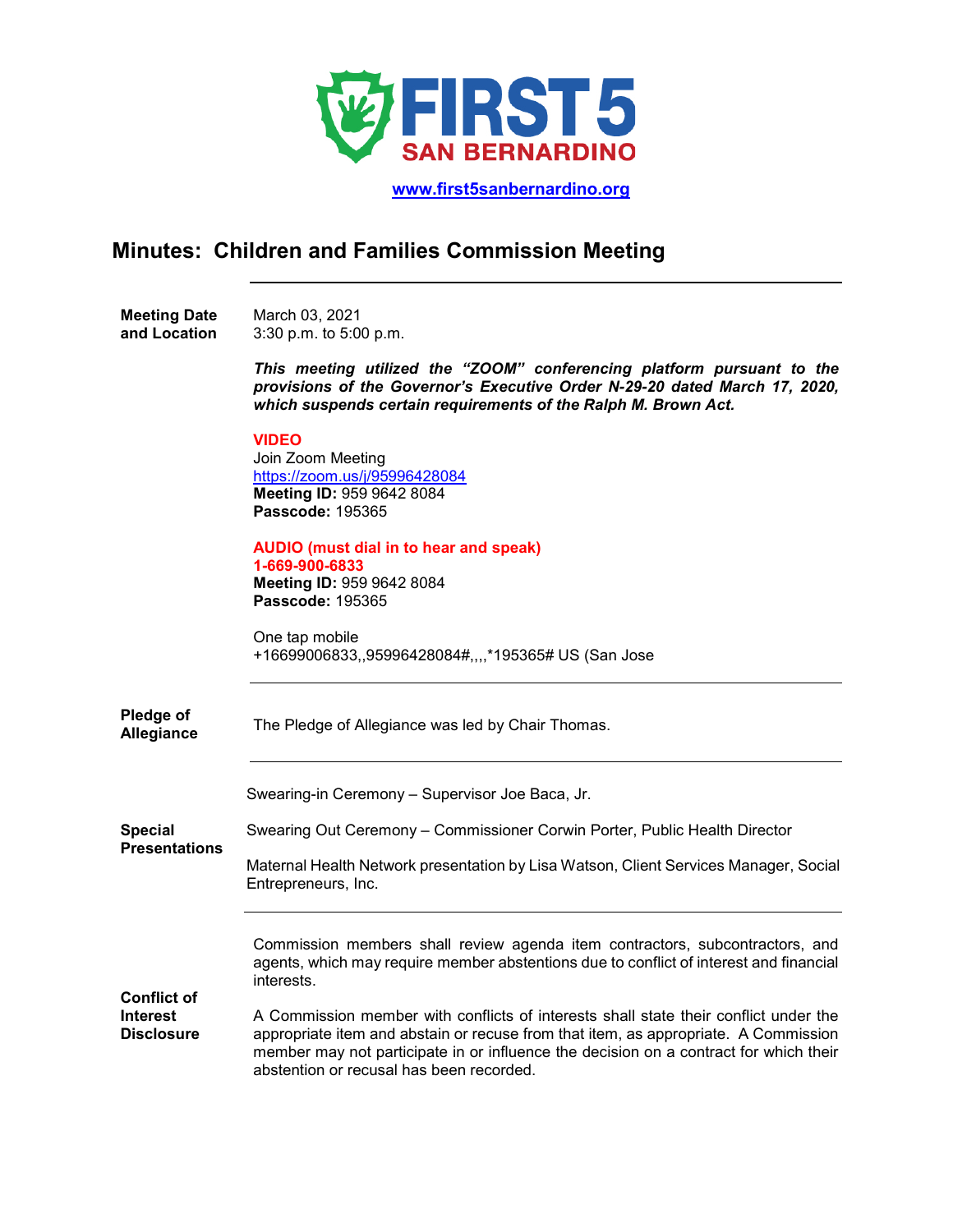For conflicts requiring recusal, the Commissioner must log out of the Zoom meeting and then log back in after the discussion and vote has taken place on the item for which there is a conflict. For conflicts requiring abstention, a Commissioner should not participate in the vote or discussion but may remain logged into the Zoom meeting.

| <b>Attendees</b>                                                | <b>Commissioners</b><br>Joe Baca, Jr.,<br>Jorge Escalante<br>$\bullet$<br><b>Margaret Hill</b><br><b>Gary Ovitt</b><br><b>Corwin Porter</b><br>CaSonya Thomas<br>$\bullet$<br>Elliot Weinstein, M.D.<br>$\bullet$                                                                                                                                                                                      |
|-----------------------------------------------------------------|--------------------------------------------------------------------------------------------------------------------------------------------------------------------------------------------------------------------------------------------------------------------------------------------------------------------------------------------------------------------------------------------------------|
|                                                                 | <b>Staff</b><br>Karen Scott, Executive Director<br>$\bullet$<br>Ann Calkins, Executive Assistant<br>$\bullet$<br>Traci Homan, Business Support Manager<br>$\bullet$<br>Alejandro Gutierrez-Chavez, Staff Analyst II<br>$\bullet$                                                                                                                                                                       |
| Changes to the<br>Agenda                                        | None                                                                                                                                                                                                                                                                                                                                                                                                   |
| Report -<br><b>Executive</b><br>Director,<br><b>Karen Scott</b> | <b>Legislative Updates</b><br>I would like to commend Chekesha Gilliam, the County's Government Relation Analyst<br>for providing an excellent, comprehensive report on issues that are relevant to First 5.<br>The First 5 Association, on behalf of the First 5 (F5) Network, has signed on to an<br>important <b>Advocacy Letter</b> , which aims to preserve preventative health care.             |
|                                                                 | #1 -To ensure that Prop 56 incentive payments, which support well-child visits,<br>$\bullet$<br>developmental screenings, pediatric specialty care, and trauma screenings,<br>continue beyond next year's budget, we joined advocates to request that the<br>suspension language be removed, not just delayed. Without action, Prop 56<br>incentive payments will be suspended by Fiscal Year 2022-23. |
|                                                                 | <b>Policy &amp; Advocacy Updates</b><br>In alignment with our Whole Child/Whole Family framework, the Association has<br>signed onto three Budget Coalition efforts:                                                                                                                                                                                                                                   |
|                                                                 | #1 - the EITC Coalition to expand tax credit benefits for ITIN filers (estimated to reach<br>500,000 children),                                                                                                                                                                                                                                                                                        |
|                                                                 | #2 - the ECE Coalition Budget request to significantly support the child care field,                                                                                                                                                                                                                                                                                                                   |
|                                                                 | #3 – An emerging group of health advocates promoting continuous Medi-Cal coverage<br>for children 0-5 and 12-month coverage for women postpartum.                                                                                                                                                                                                                                                      |
|                                                                 | Last year, the F5 Network worked diligently on the Vape Tax when it was introduced<br>as a budget proposal. The proposal did not include Prop 10 and threatened to further                                                                                                                                                                                                                             |
|                                                                 |                                                                                                                                                                                                                                                                                                                                                                                                        |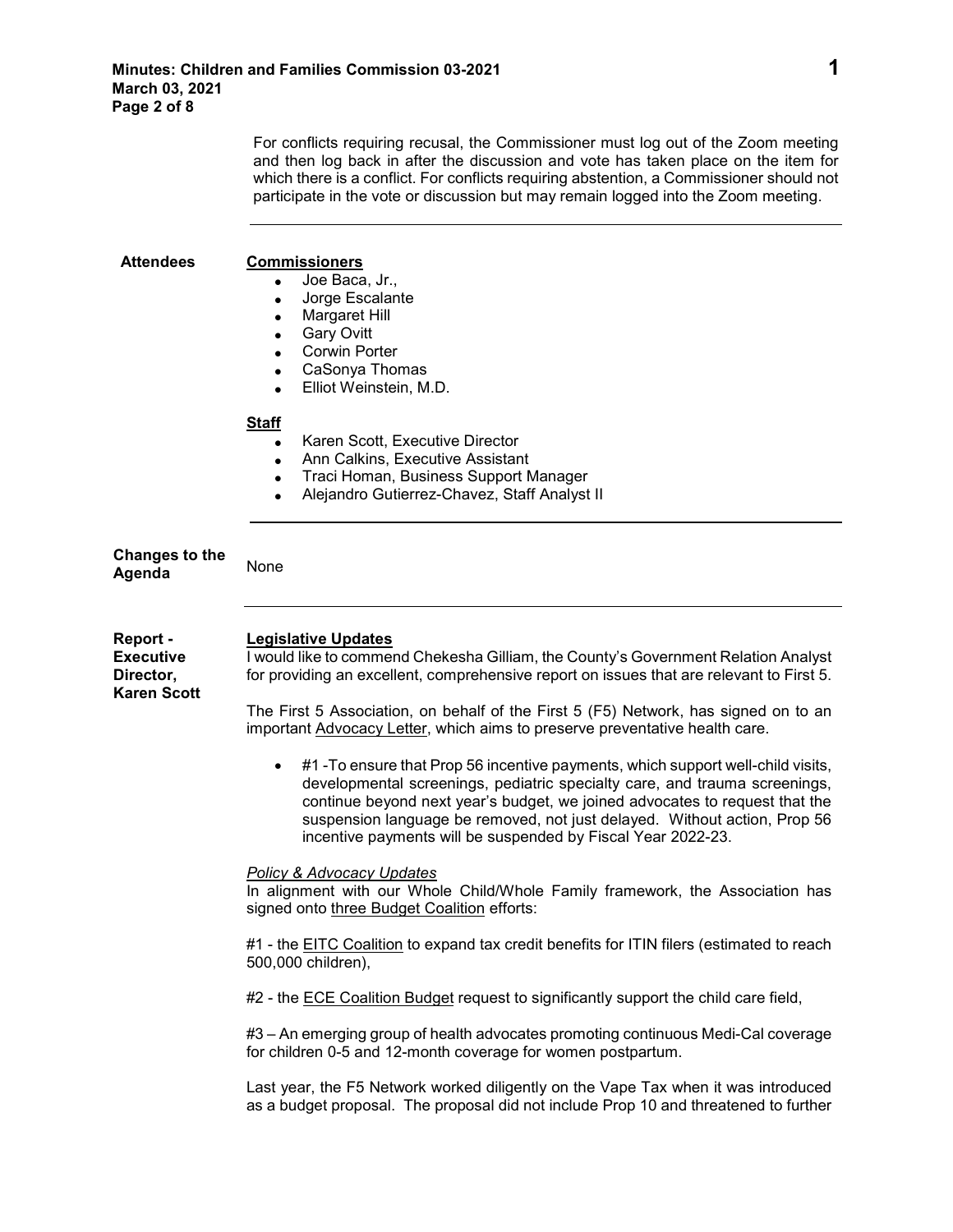reduce funding to our critical infrastructure. We advocated that Prop 10 entity along with an equivalency of 15 percent tax revenue be added into the language. The proposal did not move forward.

On February 10, we learned that Senator Caballero would be reintroducing the Vape Tax. While we do not have a bill number, the F5 Network/Association has taken a support position on the Vape Tax given the bill language we have seen. The bill will do the following:

- Assess an additional point of sale percent-based tax on vaping products -- the exact percentage is still to be determined and will be blank for introduction.
- Dedicate funding as follows
	- 15% to early childhood/ Prop 10
	- 26% to Public Health/ Prop 99
	- $\geq$  59% to health care/ Prop 56
- Create the *Health Careers Opportunity Grant Program*, which Assemblymember Arambula is championing. That program would support medical professionals serving underserved individuals and underserved areas and would be funded through the 59 percent to Prop 56, with the exact amount yet to be determined.

Since the percentage of tax is not yet defined, we currently do not have estimates on revenue generation for Prop 10 Early Childhood Systems. We will know additional information once the bill is amended with more detail. We are working with Sen Caballero's office on these details.

### **Senate Bill 246**

This bill was introduced by Senator Connie Leyva as the Child Care Stabilization Formula and the First 5 Association/Network has taken a support position. With SB 246, Senator Leyva proposes legislation that creates a single regionalized state ECE reimbursement rate system for childcare, preschool, and early learning services.

Currently, the ECE system uses two different reimbursement rate structures for early learning services: the Regional Market Rate (RMR) accounts for regional economic factors and is used to reimburse providers meeting Title 22 standards, while the Standard Reimbursement Rate (SRR) is applied statewide and is used to reimburse centers meeting Title 5 standards (which also meet Title 22 standards). As a result, the many early learning services and programs are not reimbursed at levels to adequately address the cost of providing quality care.

Specifically, the bill:

- Directs CDSS to develop, or hire a contractor to develop, a modernized reimbursement formula based on the components outlined in the state's Master Plan for Early Learning and Care, including, but not limited to, adjustments for market, program quality, child needs and characteristics, and state of emergency declarations by January 1, 2024.
- Requires the department to adopt an interim standard reimbursement rate based on the 2018 regional market rate survey by January 1, 2022.
- Creates a short-term crisis adjustment factor of 1.5 to compensate providers during a declared state of emergency.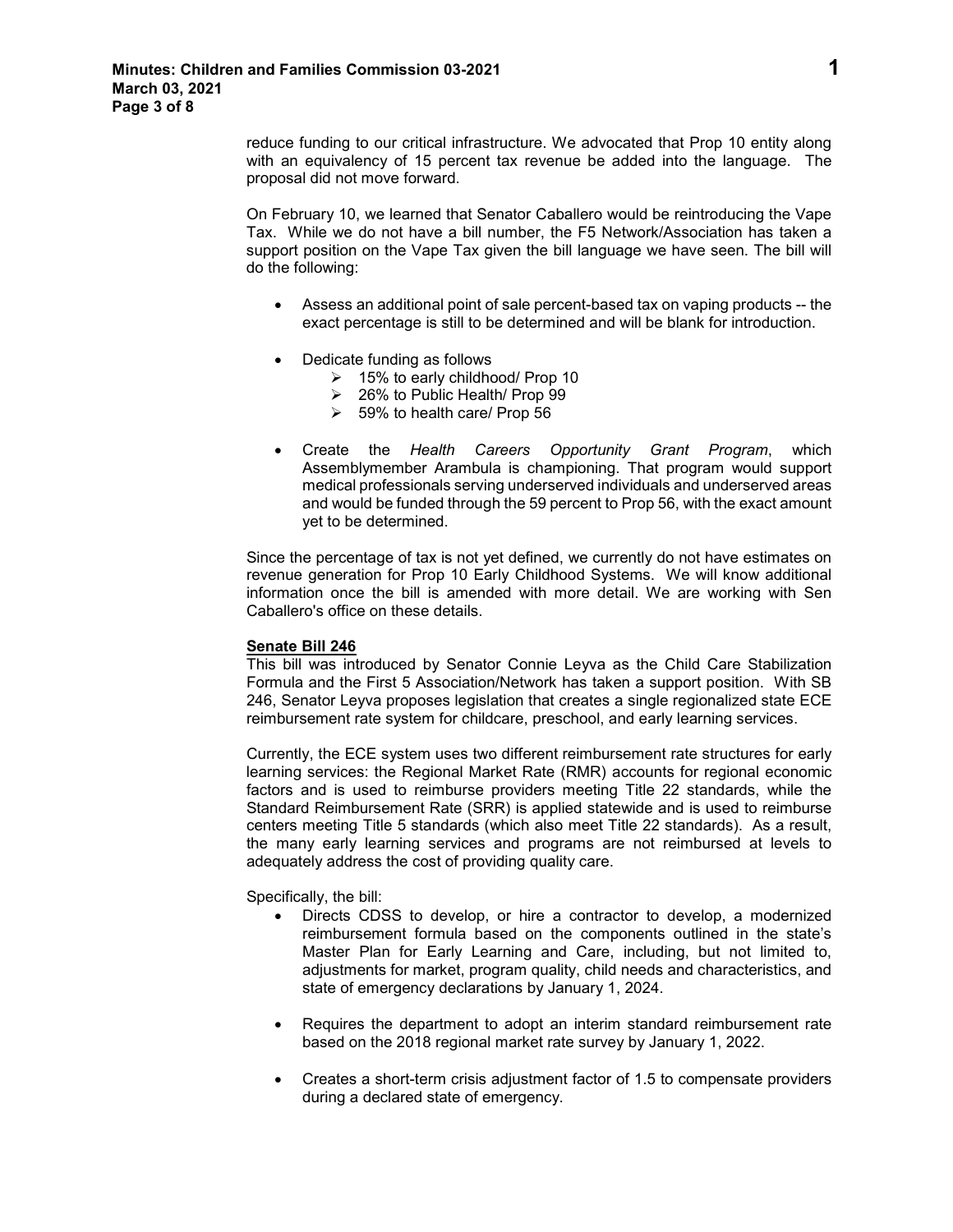• Creates a quality adjustment factor and explicitly notes that providers, regardless of setting, that meet quality standards receive said factor, including Family Child Care Home Networks.

*As additional Background information:* First 5 Association, alongside a number of First 5 county commission and ECE partners, supported SB 174 (Leyva) in 2019-20, which was held in the Appropriations Committee largely in anticipation of the Master Plan report. The current version of the bill looks very similar, with the addition of the "crisis factor", which creates the mechanism to provide additional funding relief to providers during a state of emergency -- this is applicable in our current public health crisis, but would also be applied to future disasters.

Our analysis shows that this bill will be critical to stabilizing the childcare field and providing additional resources to providers already operating on the thinnest margins. Inadequate reimbursement rates is limiting child care access, especially for children of color who remain on waitlists for available care. Additionally, the [ECE Coalition](https://app.box.com/s/bt8bs77znbvgkkdz6eldcmk9kk17bhzg)  [budget letter](https://app.box.com/s/bt8bs77znbvgkkdz6eldcmk9kk17bhzg) previously mentioned and that was signed on to by the F5 Network, identified reimbursement rate increases and reform as a central issue for stabilizing the field and nurturing relationships between provider/caregivers.

This bill will be heard in the Senate Education Committee next Wednesday, March 10<sup>th</sup>. First 5 Association is seeking input on local plans of Counties related to the Federal COVID-19 Fiscal Relief Funds to Local Governments. The COVID Federal Relief package is moving through Congress and it is anticipated a final package will be determined by mid-March. The proposal includes several provisions related to early childhood priorities that the Association has advocated. It also includes a local fiscal relief fund that would provide support to counties and cities, as described on CSAC's website. All counties would receive funds under the proposed provision.

Some County Commissions, especially those that were successful in working with their counties to utilize CARES Act funding to support child care needs in particular, are initiating discussions within their Counties, e.g. with the CAO's office or Public Health, about the potential to dedicate some of the new COVID Relief Funds to early childhood given the significant impact on young children and families and the critical need to address that impact as part of the community and economic recovery, potentially utilizing funds to support key early childhood systems such as child care, mental health supports, and Help Me Grow.

If there are any Commissioners who are involved in this process, please contact me with any guidance and direction for any action that should be taken, all which will enable me to tell our story and share our approach from San Bernardino County.

### **Save the Date**

The annual First 5 Advocacy Day event is scheduled for April 27, 2021 and will be virtual. The 2021 First 5 Advocacy Day is a great opportunity to meet with our lawmakers and emphasize the importance of prioritizing young children and families in all aspects of the state policy.

In addition, there will be a celebration known as *Dia de los Ninos/Dia de los Libros*, (*Children's Day/Book Day)*, an event to celebrate early literacy, love of books, and dual language learners of all backgrounds. This virtual event is scheduled for April 30.

F5SB will be planning virtual legislative meetings for April 27. If any Commissioner would like to be part of any of the meetings/celebration, please contact Ann to assist you with registration and coordination.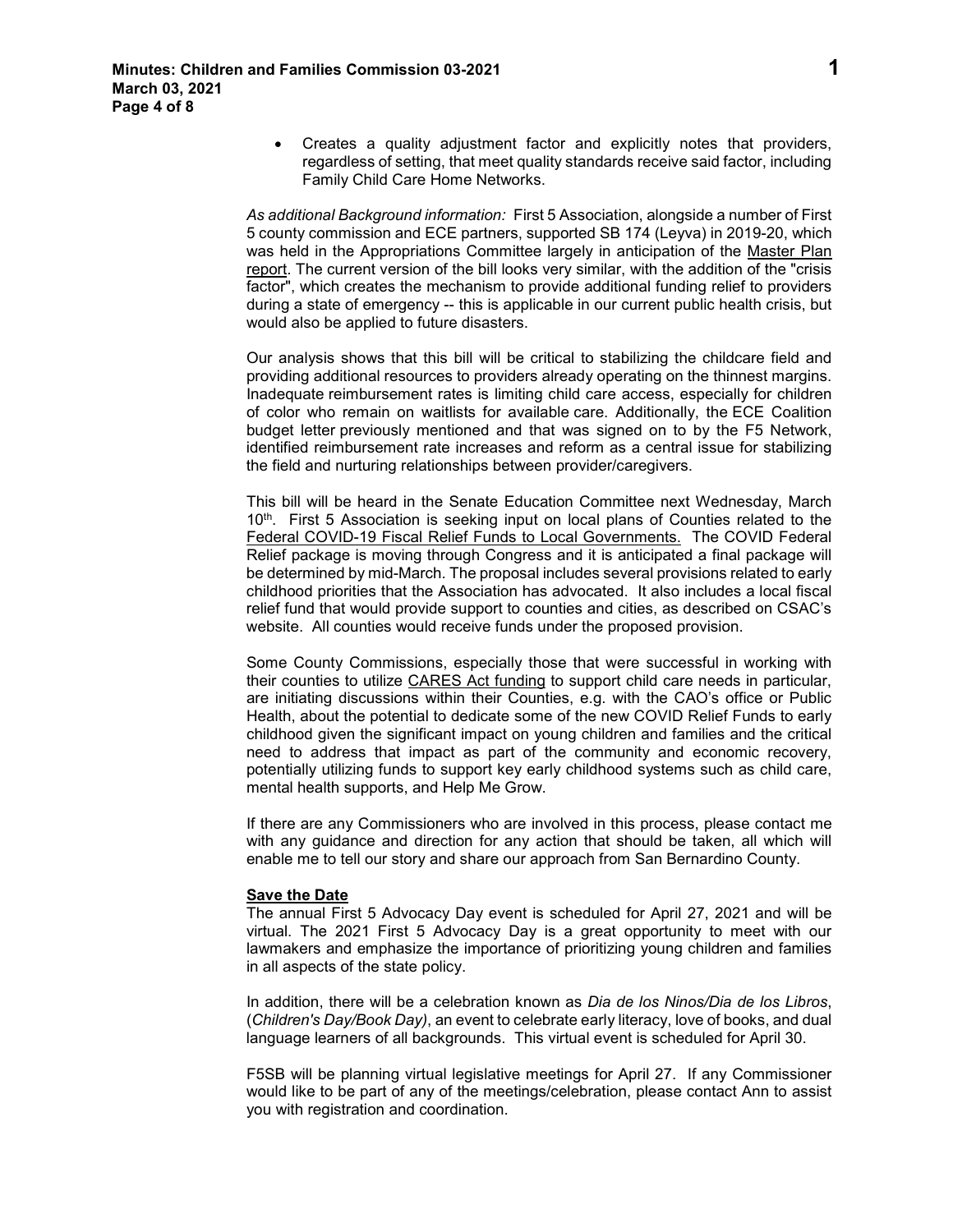|                                               | <b>REDI-Race Equity, Diversity and Inclusion</b><br>First 5 Association has embarked on a strategy to recognize, embrace and respond to<br>issues of Race, Equity, Diversity and Inclusion, whose acronym is REDI. This strategy<br>will reach throughout our network, and throughout our work serving children and<br>families in the State of California. Each region was asked to appoint a representative<br>to work with consultants, to analyze data, to provide local input, etc. Ronnie Robinson,<br>First 5 Staff Analyst II, was affirmed as our REDI representative for all Southern Region<br>Counties.                                                                                                                                                                                                                                      |
|-----------------------------------------------|----------------------------------------------------------------------------------------------------------------------------------------------------------------------------------------------------------------------------------------------------------------------------------------------------------------------------------------------------------------------------------------------------------------------------------------------------------------------------------------------------------------------------------------------------------------------------------------------------------------------------------------------------------------------------------------------------------------------------------------------------------------------------------------------------------------------------------------------------------|
|                                               | In addition, in order to obtain perspectives from a varied pool of knowledgeable<br>stakeholders at the County level, our consultants will be interviewing our very own<br>Cindy Faulkner, Dr. Amy Van Schagen, Assistant Professor from CSUSB, who is<br>involved with our Quality Start San Bernardino Consortium, and James Moses, our F5<br>Advisory Committee Vice-Chair.                                                                                                                                                                                                                                                                                                                                                                                                                                                                           |
|                                               | Commissioners, if you have any questions about any specific topic discussed here<br>today or not, please contact me and I will research and/or share.                                                                                                                                                                                                                                                                                                                                                                                                                                                                                                                                                                                                                                                                                                    |
| <b>Advisory</b><br><b>Committee</b><br>Report | Advisory Committee Chair Gary Ovitt reported that the Advisory members met on<br>January 19.                                                                                                                                                                                                                                                                                                                                                                                                                                                                                                                                                                                                                                                                                                                                                             |
|                                               | At that meeting, James Moses was re-elected as the Committee's Vice Chair.<br>Members engaged in listening and discussion on eleven agenda items from the<br>following categories: evaluation, mental health services, family support services, early<br>care and education, and implementation updates of the First 5 Strategic Plan.                                                                                                                                                                                                                                                                                                                                                                                                                                                                                                                   |
|                                               | Thirteen presenters offered information, PowerPoint presentations and various<br>graphics on topics ranging from: Screening, Assessment, Referral and Treatment<br>(SART) and early intervention services, Adverse Childhood Experiences (ACEs),<br>home visiting coordination, family resource centers, Family Community Support<br>Partnership expansion, family childcare apprenticeship and "Barriers to Bridges".<br>"Barriers to Bridges" is a program developed by Cal State San Bernardino to support<br>child care providers and center-based teachers in the community who have<br>experienced barriers such as computer and tech skills, not feeling comfortable in a<br>classroom setting and financial assistance and would like to either attend higher<br>education for the first time or return after having already taken some courses. |
|                                               |                                                                                                                                                                                                                                                                                                                                                                                                                                                                                                                                                                                                                                                                                                                                                                                                                                                          |

The next Advisory Committee meeting is March 23, 2021.

| Item No. | <b>CONSENT</b>                                                                                                                                                                                  |
|----------|-------------------------------------------------------------------------------------------------------------------------------------------------------------------------------------------------|
|          | Approve Minutes of January 6, 2021 Commission Meeting.                                                                                                                                          |
|          | Motion by Commissioner Hill and seconded by Commissioner Weinstein to approve<br>the Consent Item. Pursuant to Government Code section 54953 (b)(2), a roll call vote<br>was called as follows: |
| 1        | Commissioner Baca, Jr.: Aye<br><b>Commissioner Escalante: Aye</b><br>Commissioner Hill: Aye<br><b>Commissioner Ovitt: Aye</b><br>Commissioner Porter: Aye<br>Commissioner Weinstein: Aye        |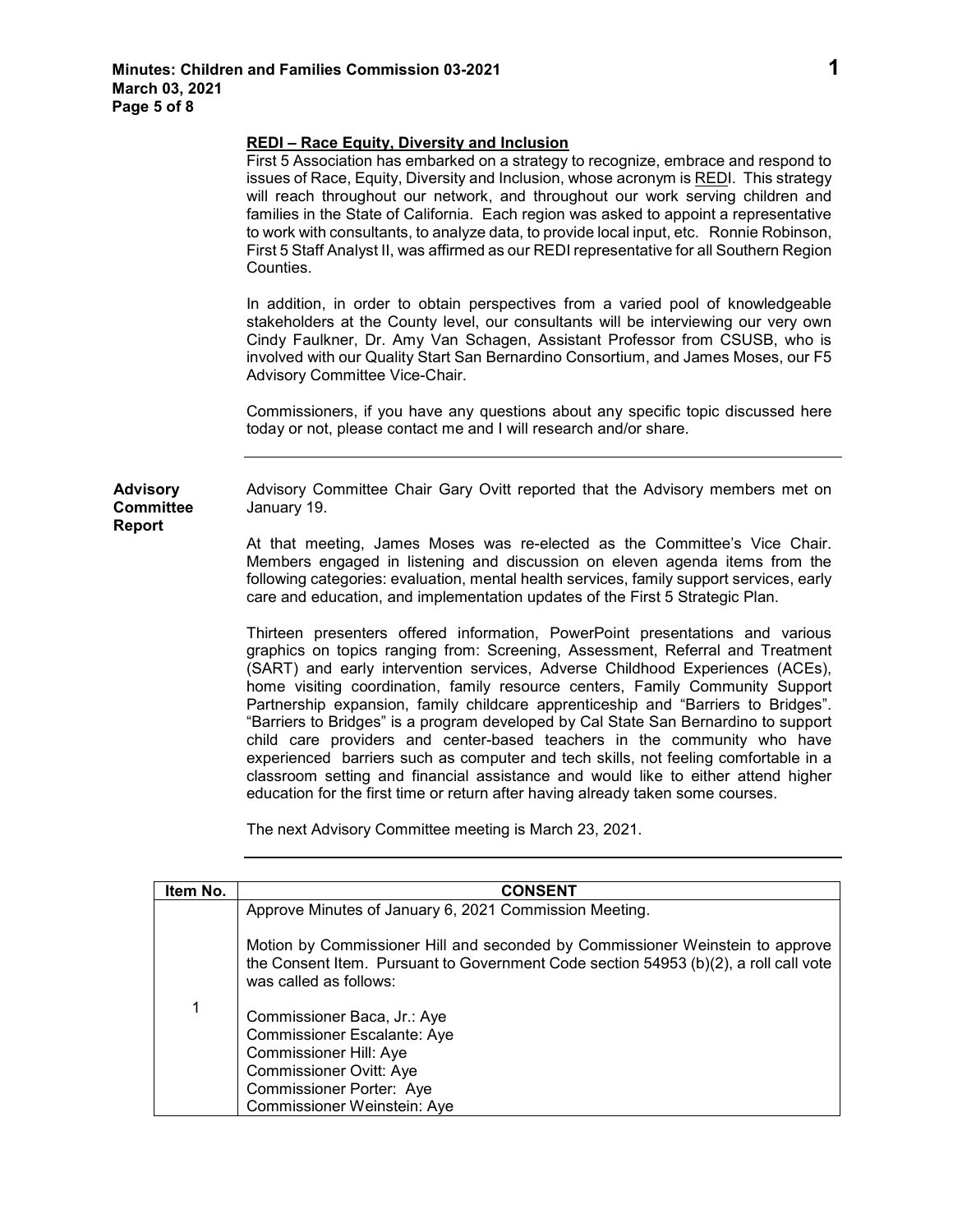| Item No.       | <b>DISCUSSION</b>                                                                                                                                                                                                                                                                                       |
|----------------|---------------------------------------------------------------------------------------------------------------------------------------------------------------------------------------------------------------------------------------------------------------------------------------------------------|
| $\overline{2}$ | Approve and authorize issuance of a Request for Qualifications for an Auditor (RFQ<br>21-03) to conduct and prepare an annual audit and report of First 5 San Bernardino's<br>financial statements for Fiscal Years 2020-2025.<br>(Presenter: Debora Dickerson-Sims, Chief Financial Officer, 386-7706) |
|                | <b>Discussion</b><br>None                                                                                                                                                                                                                                                                               |
|                | <b>Public Comment</b><br>None                                                                                                                                                                                                                                                                           |
|                | Motion made by Commissioner Weinstein and seconded by Commissioner Escalante<br>to approve Item 2. Without further comment or objection, motion carried by unanimous<br>vote.                                                                                                                           |

Without further comment or objection, motion carried by unanimous vote.

| Item No. | <b>INFORMATION</b>                                                                     |
|----------|----------------------------------------------------------------------------------------|
|          | Receive information on First 5 San Bernardino's Changing Landscape: Impacts and        |
|          | Opportunities 2020-2021 Report.                                                        |
|          | (Presenter: William Kariuki, Staff Analyst II, 386-7706)                               |
|          | Receive information update on Prop 10 and Prop 56 revenue for Fiscal Year 2020-        |
|          | 2021.                                                                                  |
|          | (Presenter: Debora Dickerson-Sims, Chief Financial Officer, 386-7706)                  |
|          | Receive information on approval of employment contract entered into by the County      |
|          | of San Bernardino upon request by the Children and Families Commission Executive       |
|          | Director for Arminda H. Loewenstein to provide services to the Children and Families   |
|          | Commission as an Accountant II effective February 13, 2021 through February 12,        |
|          | 2024.                                                                                  |
|          | (Presenter: Karen E. Scott, Executive Director, 386-7706)                              |
|          | Receive information on the cooperative agreement with Community Action Partnership     |
|          | of San Bernardino County to receive funding for \$16,500 to implement the California's |
|          | Earned Income Tax Credit project and develop a partnership with United Way of          |
|          | California.                                                                            |
|          | (Presenter: Karen E. Scott, Executive Director, 386-7706)                              |

**Public Comment** None